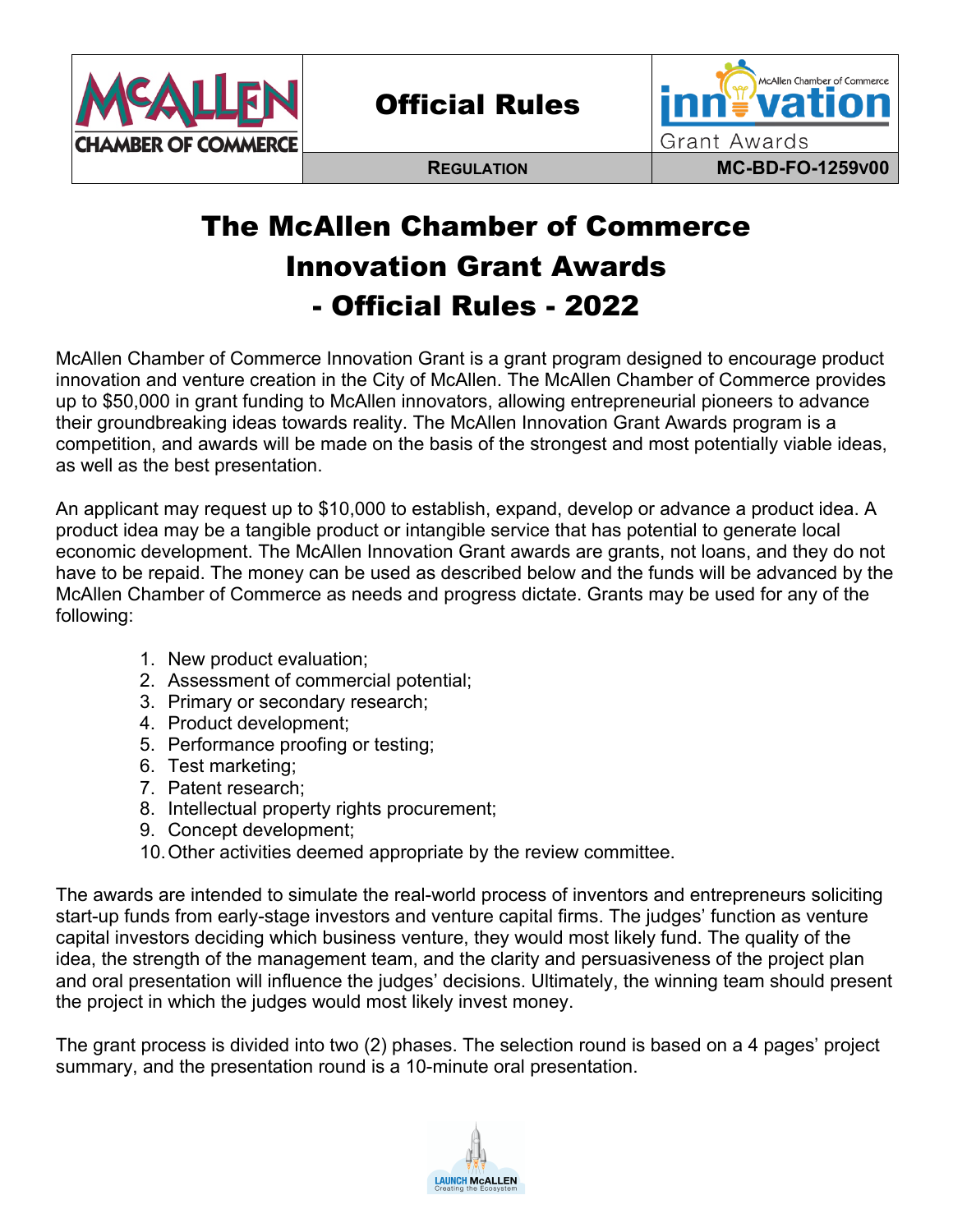### **GENERAL INFORMATION**

- 1. All ideas must be the original work of the entering individual or team.
- 2. A team is composed of one leader and up to 2 members.
- 3. Applicant, including any persons named in the application form, may not submit or be a participant in more than one application.
- 4. At least one member of the team must be a resident of the City of McAllen.
- 5. Applications and executive summary may not be sent by mail or facsimile.
- 6. The McAllen Innovation Grant Awards judging panel and its administrator have the sole right to alter, amend, or supplement at any time and from time to time the rules, regulations, terms and conditions regarding the McAllen Innovation Grant Awards.
- 7. All decisions regarding the McAllen Innovation Grant Awards, including the selection of the recipients, are at the sole discretion and judgment of the McAllen Innovation Grant Awards judges whose decisions in each case are final and may not be appealed.
- 8. Each contestant shall release and hold harmless the McAllen Innovation Grant Awards, its Administrator, Selection Committee, Participants, and all others associated with or assisting with the McAllen Innovation Grant Awards from any and all matters regarding the McAllen Innovation Grant Awards.
- 9. Each team must authorize the McAllen Chamber of Commerce to conduct a credit check report and background check of the team's leader. The credit report and background check will not be reviewed by the entire selection committee.
- 10.If there are no acceptable projects, the McAllen Innovation Grant Awards judging panel in its sole discretion reserves the right to declare no recipient and to not award the award to any contestant.
- 11.If a business is created, it must be located or planned to be located in the McAllen.
- 12. Applicants who have been convicted of a felony or a Class A or B misdemeanor in the last ten years are not eligible to receive awards.
- 13.The team leader must have an acceptable credit rating.
- 14.All entrants must be 18 years or older.
- 15.All winners must complete the IDEAPLACE program before receive funding.
- 16.All participants must have a prototype.

#### **PROJECT SUMMARY GUIDELINES**

The project summary must be **limited to 4 pages** of typed text; double-spaced with a minimum 12 font using Arial type and 1" margins on all sides, plus a cover page. The cover page is NOT included in the 4 pages.

The **Project Summary** will be judged using the following criteria:

#### **1. The Product/Service (Score: 20 points)**

This section should focus on the following areas:

- Describes product/service in plain language
- Provides evidence that the product/service is technically feasible
- Identifies unique features and benefits
- Identifies product/service liabilities and potential solutions

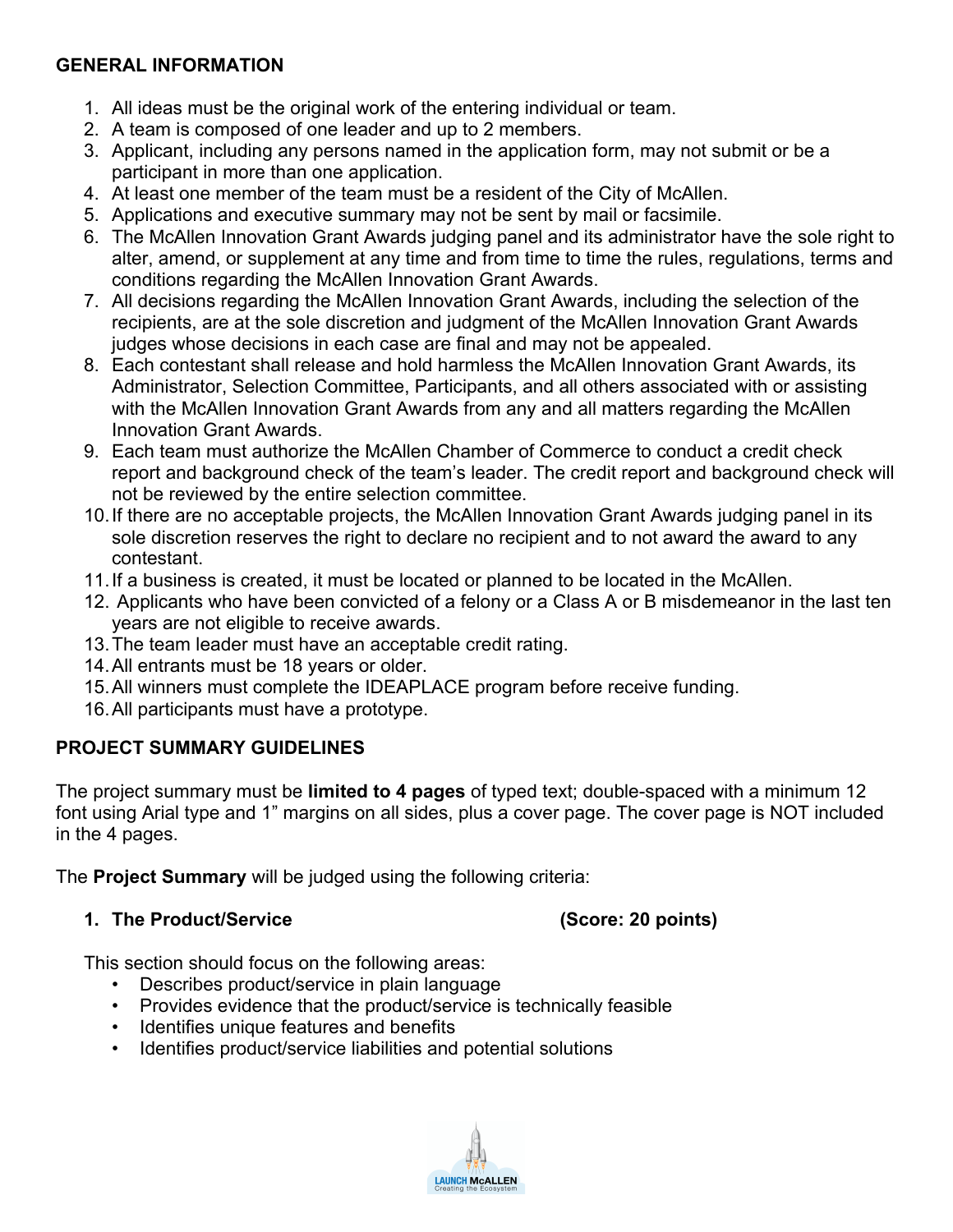#### **2. Intellectual Property (Score: 10 points)**

This section should focus on the following areas:

- Describes the status of intellectual property of the product/service
- Describes how intellectual property will be created and protected

#### **3. Market and Competitive Analysis – IDEAPLACE - (Score: 10 points)**

This section should focus on the following areas:

- Defines current size and growth potential of the targeted market and industry
- Discusses market trends
- Describes competitive advantages of the product/service
- Identifies direct, indirect, and future competition (types, not specific companies)
- Types of business that compete with yours

### **4. Path to Market and Sales Strategy (Score: 20 points)**

This section should focus on the following areas:

- Describe the sale strategy
- Describe the pricing strategy
- Describe the promotion strategy
- Business Model

#### **5. Management Strength (Score: 20 points)**

This section should focus on the following areas:

- Demonstrated management experience
- Past business success
- Demonstrated experience in the field
- Educational/professional certification, etc.

#### **6. Who's in your team (Score: 10 points)**

This section should focus on the following areas:

- Who's working with you?
- Milestone achieved
- Investment highlight

### **7. Prototype (Score: 10 points)**

This section should focus on the following areas:

- Do you have a working prototype?
- What's the feedback?